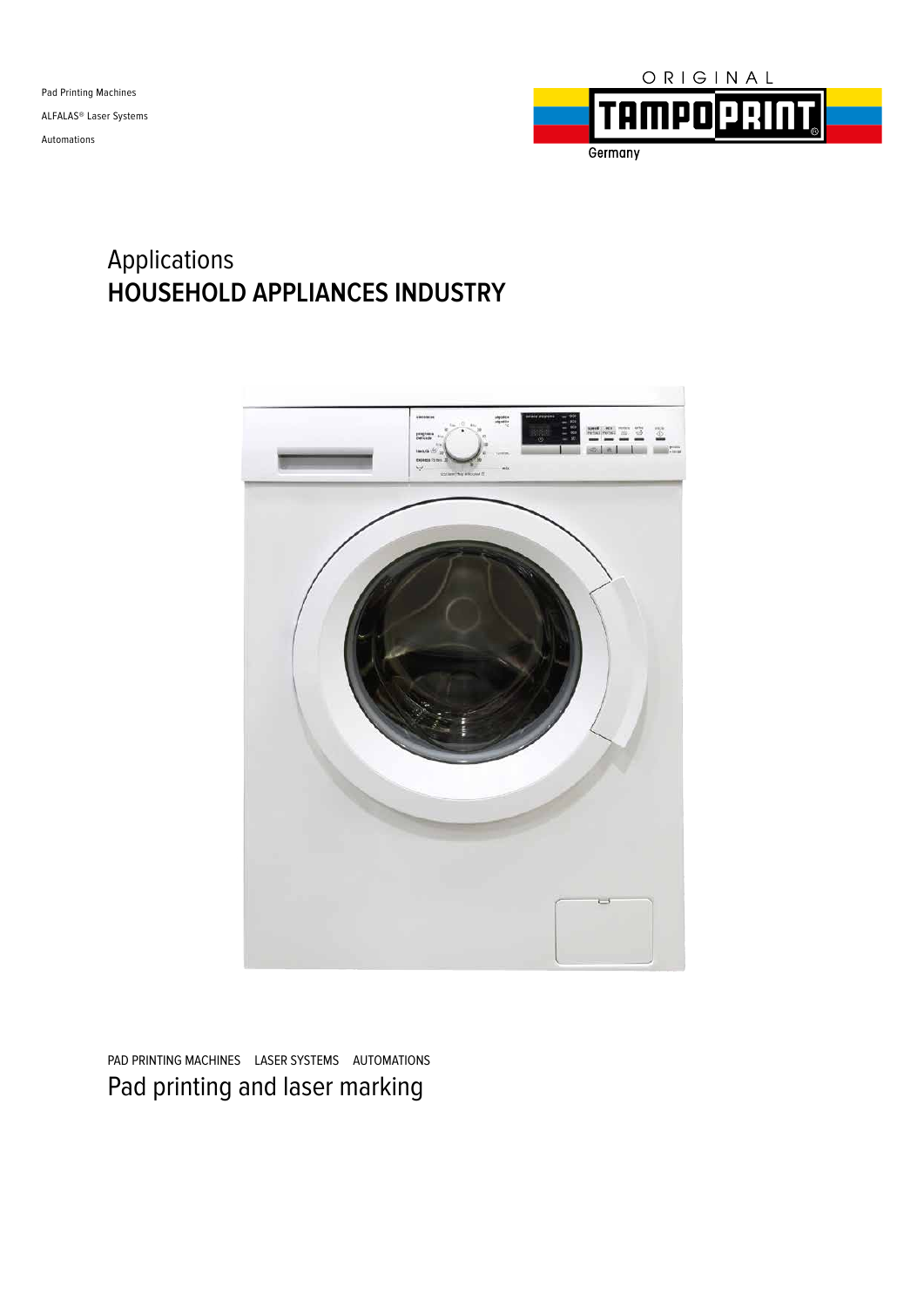# **HOUSEHOLD APPLIANCES INDUSTRY**

TAMPOPRINT GmbH is a well-established partner of the European brand manufacturers in the sector of electrical household appliances. We have acquired a high level of know-how in this branch of industry. Our high-quality automations and standard machines are marking and printing every day countless housing parts and panels of any kind. Our automations are often in operation 24h a day.

Our pad printing and laser marking automations meet the highest quality requirements when used in multi-shift operation with high throughput speed. As far as special solutions are concerned, our project management has many years of experience also in this field.

Highest precision of the print image registration on convex, round or flat parts using the pad printing process, one to

multicolor, in colorful micro printing are a matter of course and meet the high standards of modern industrial products. Process monitoring using camera systems will secure the quality of your production.

Whether smallest parts, difficult shape formings or largesized components, smallest texts and scales or colorful areas, TAMPOPRINT has the suitable automation as well as pads and printing inks tested by LGA (test institute based in Germany) for you.

Machine construction – simply "Made in Germany".





**V-90/90 DUO** Application e.g. for clothes irons

**TSM 130 universal transverse doctor kit**  Washing machine panel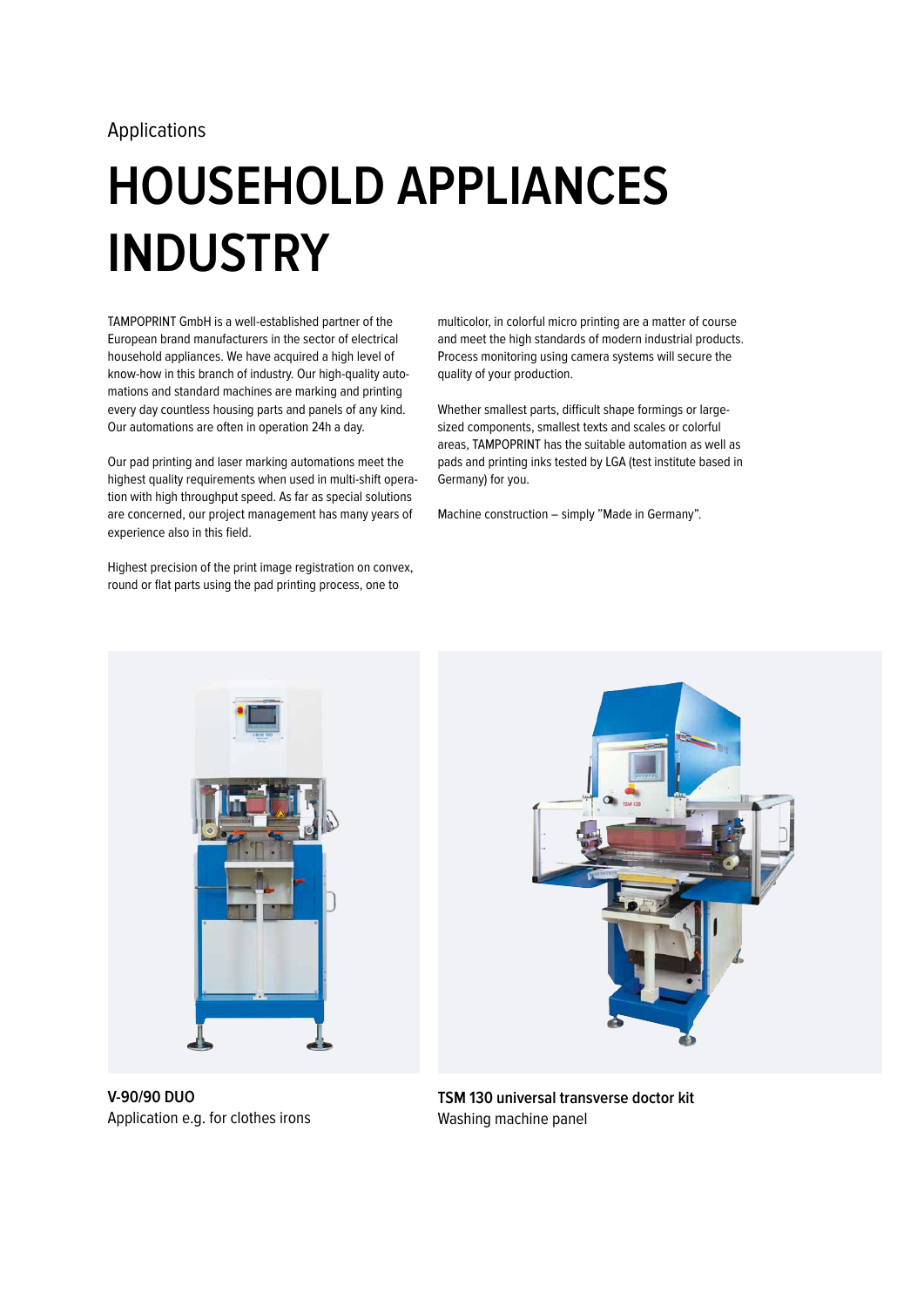## **For functionality in the household.**

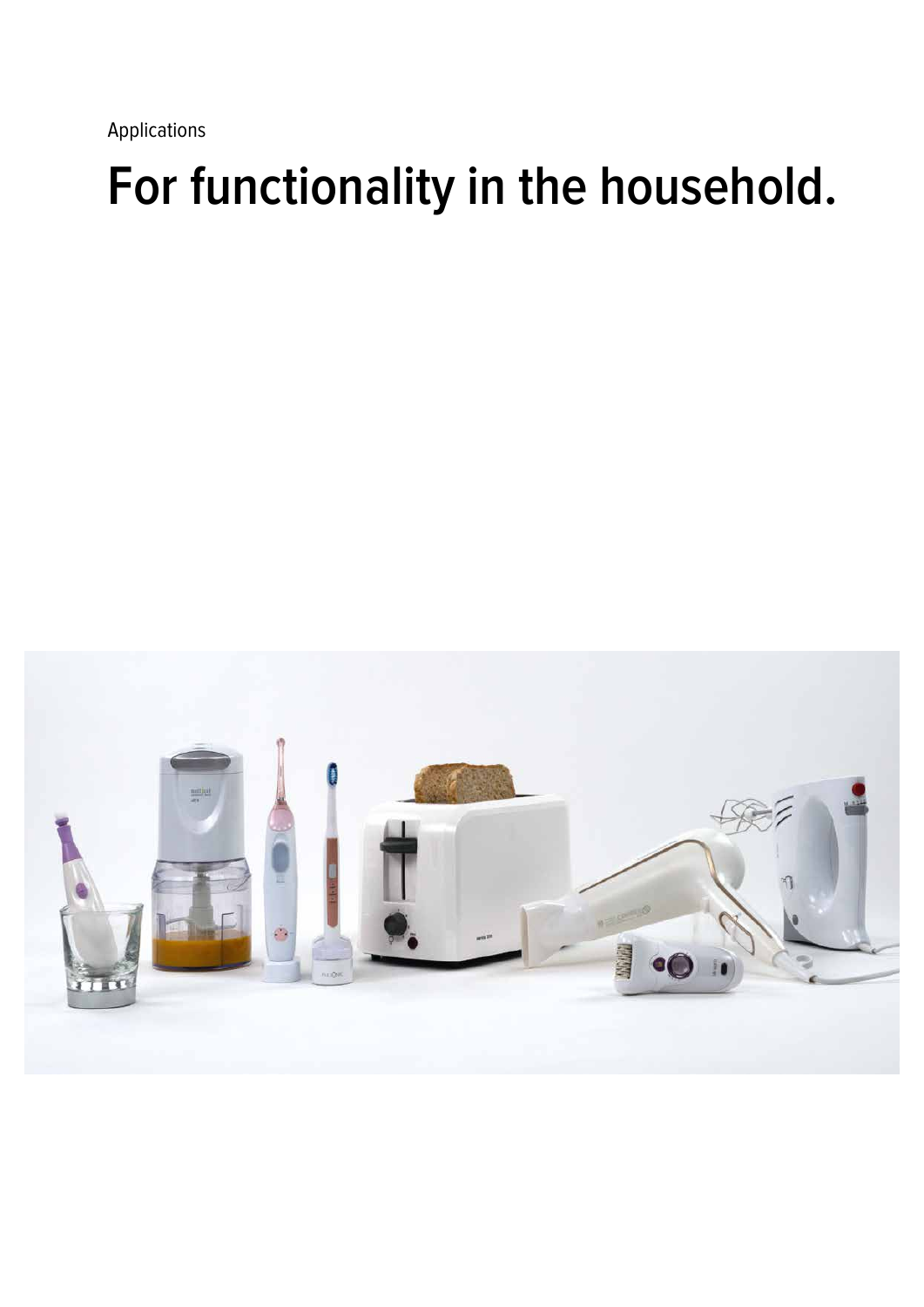# **HOUSEHOLD APPLIANCES INDUSTRY**

### **CONCENTRA 140-6**

Jig with front cover



**TSM 130 universal transverse doctor kit**  Jig with washing machine panel







**CONCENTRA 210-4** Jig

**CONCENTRA 210-4** Jig with washing machine panel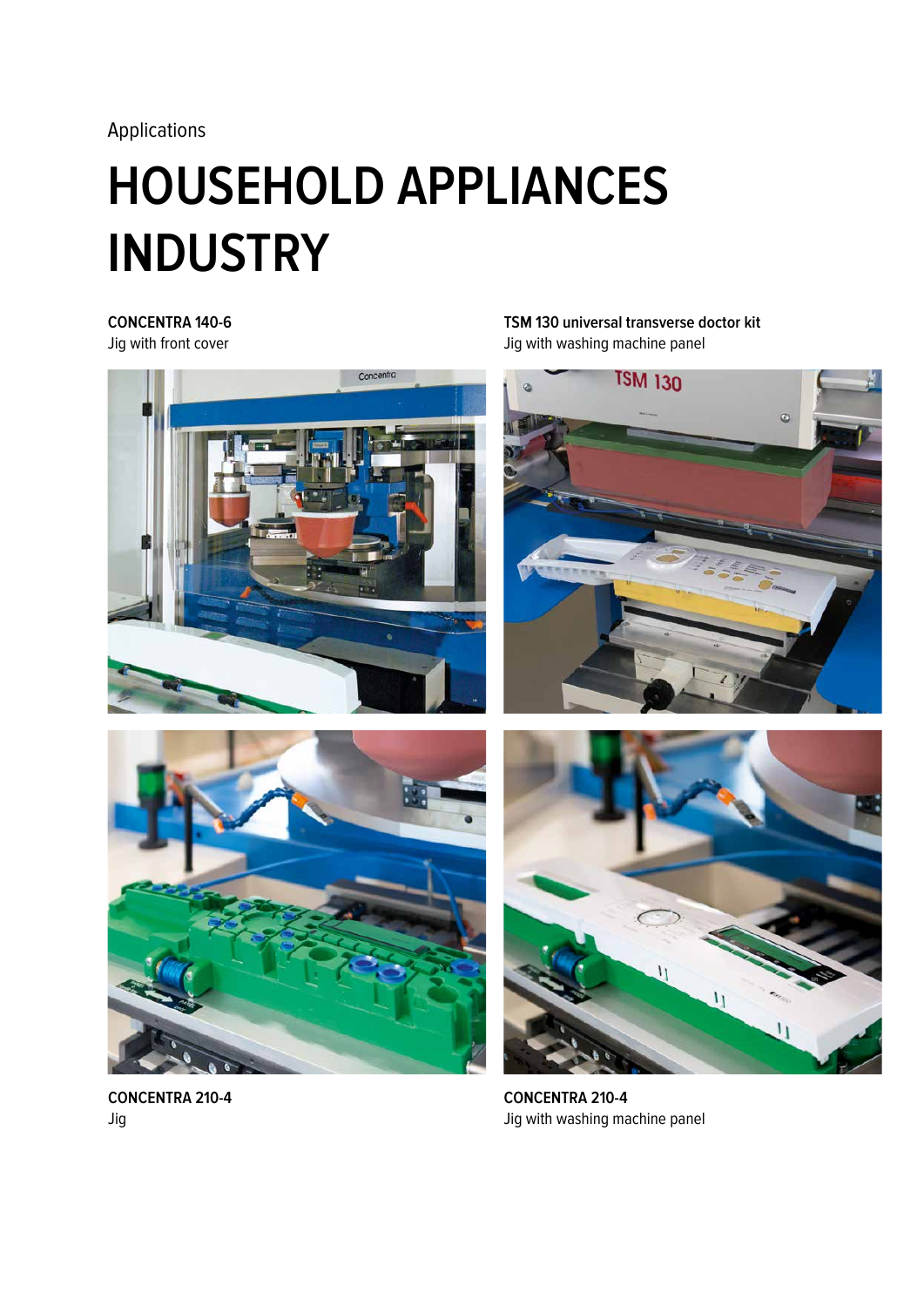# **HOUSEHOLD APPLIANCES INDUSTRY**

### **CONCENTRA 140-4** Front cover for tumble dryer



**HERMETIC 13-12** Application e.g. for casing of coffee machine





**Linear automation** with highspeed servo axis